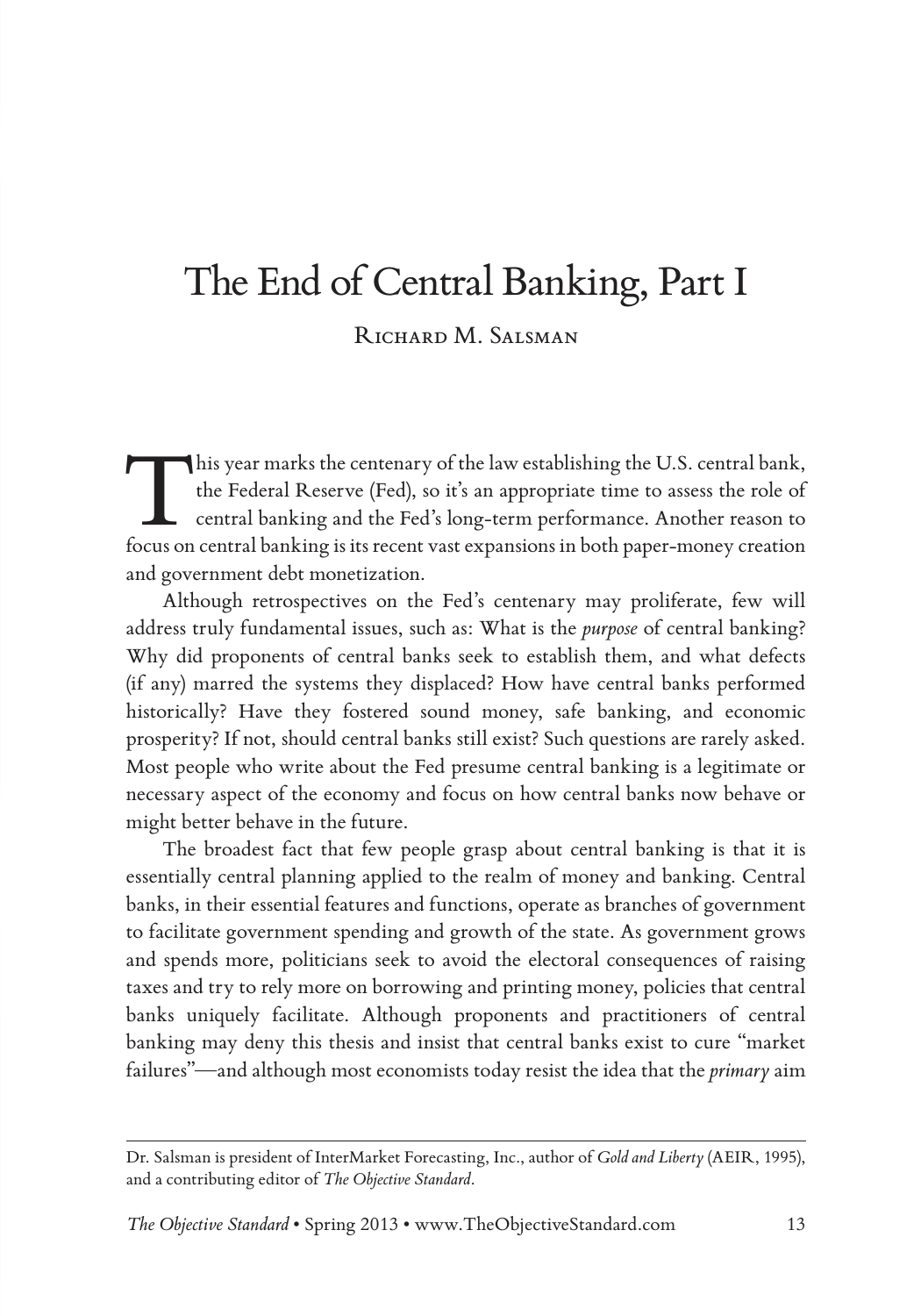of central banking is to enable government spending—an examination of historic and economic facts reveals the truth.

The title of this two-part essay, "The End of Central Banking," has a double meaning: The first pertains to the "end" in the sense of its *purpose*, the second to its "end" in the sense of its *termination*. Part I will elaborate the theme that central banking is a form of central planning—specifically, a means of funding fiscally profligate states—by explaining the essential features and functions of central banking, considering some candid claims from its practitioners, and examining its origin and evolution. Part II will examine the theory and practice of free banking based on gold; how it is consonant with the principles of constitutionally limited government; and how central banking, despite its current power, can be safely and swiftly dismantled and replaced with a free, economically sound monetary system.

### **The Essential Features and Functions of Central Banking**

Central banking is a system in which a legally privileged bank, a "central bank," has a government-granted monopoly on the creation of base money (i.e., currency and bank reserves) and the power to dictate the ratio of reserves that other banks must hold to back deposits. Under a central banking regime, this base money is accorded an exclusive legal tender status. No institution or person other than the central bank is legally permitted to create such money (to do so would be to engage in counterfeiting), and no one is permitted to use anything other than the central bank-authorized money to pay for goods or services or to settle debts.<sup>1</sup>

Other important features of a central bank merely derive from this monopoly on base money. For example, a central bank serves as a "lender of last resort" to private banks (especially those deemed "too big to fail") because it alone issues base money. At root, a central bank is not even defensible on the grounds that some agency must conduct "monetary policy," for such policy flows from the money monopoly; were a state to insist on monopolizing shoe output, it would also need a "shoe policy."

A central bank also typically promotes minimal deposit reserves so as to maximize money creation by private banks. These banks, in turn, through lending, create checking deposits, which constitute the bulk of the money supply and are convertible into base money. This, in turn, heightens the risk of bank runs and invites government deposit insurance (e.g., the Federal Deposit Insurance Corporation, or FDIC). And, to the extent that a central banking system provides bailouts and insures deposits regardless of a bank's practices or performance, the system generates "moral hazard," whereby banks operate recklessly (e.g., lending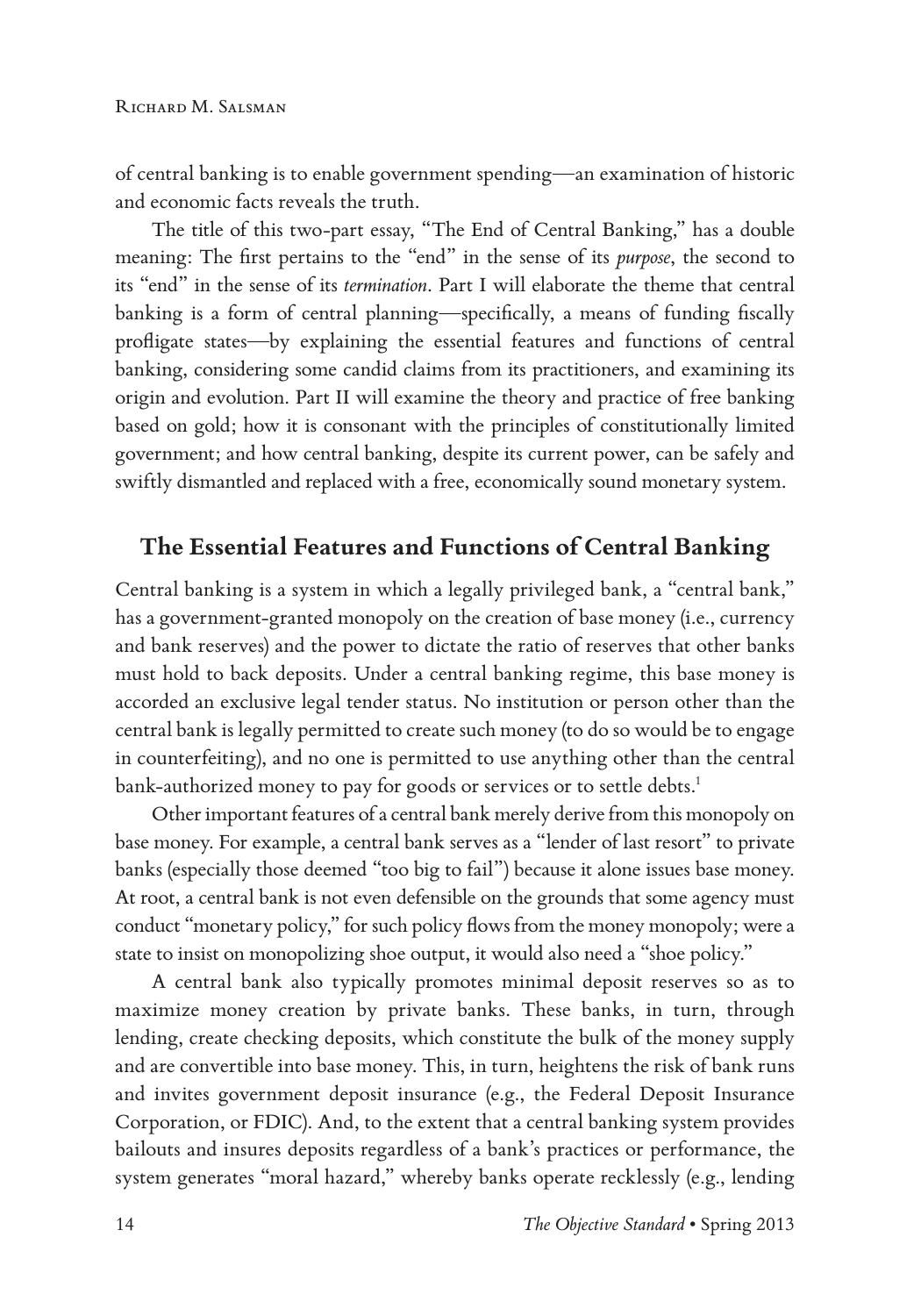to borrowers who are not creditworthy, operating with insufficient capital and liquidity) because they know that if they sink they'll be bailed out. This moral hazard, in turn, stokes demand for an extensive regulatory apparatus to control every aspect of "private" bank management (e.g., the Federal Financial Institutions Examination Council).

A central bank can either tie the currency it produces to gold or issue purely fiat paper money—money without any tie to gold and hence prone to volatility and depreciation (as central banks globally have been doing since 1971). This latter practice enables a central bank to produce a limitless supply of base money, which historically has been done to help deficit-spending governments borrow as much as possible from central banks and private banks alike.

The issuance of fiat money helps finance government spending in three main ways. First, it reduces the purchasing power of the money already in circulation and thus inflicts an "inflation tax" on money holders. Second, it melts large portions of the debts owed by governments (if the value of currency decreases by x percent, then so does any debt denominated in that currency). Finally, under a graduated income tax, inflation automatically moves people into higher-rate brackets, forcing them to pay higher tax revenues. Governments today, which are far larger in size, scope, taxing power, and spending capacity than ever before, obtain material advantages from the issuance of fiat money by central banks. This is one of the major means by which governments can spend recklessly.

Despite the alleged widespread embrace of free market principles since the breakdown of socialist regimes in the early 1990s, few economists today challenge the propriety of central banking—which is to say, few challenge the propriety of the fifth plank of Marx and Engels's *Communist Manifesto* (1848), which calls for "Centralization of credit in the hands of the state, by means of a national bank with state capital and an exclusive monopoly." This *is* the essence of central banking, which is anti-capitalist and pro-statist, but most economists today endorse it either openly or by silent default.

Of course, today's advocates of central banking don't say they embrace the *Communist Manifesto* or even mention the central role of central banking in any statist regime. To their credit, some economists have candidly examined the truth of this phenomenon, and some have even criticized its insidiousness; in academia, it goes by the name "inflationary finance." Yet most economists still insist that central banking is an essential feature of a free market, and that its purpose is to fight inflation, smooth business cycles, foster jobs, preempt "bubbles," and prevent financial crises.

Certain former central bankers, however, have been more candid.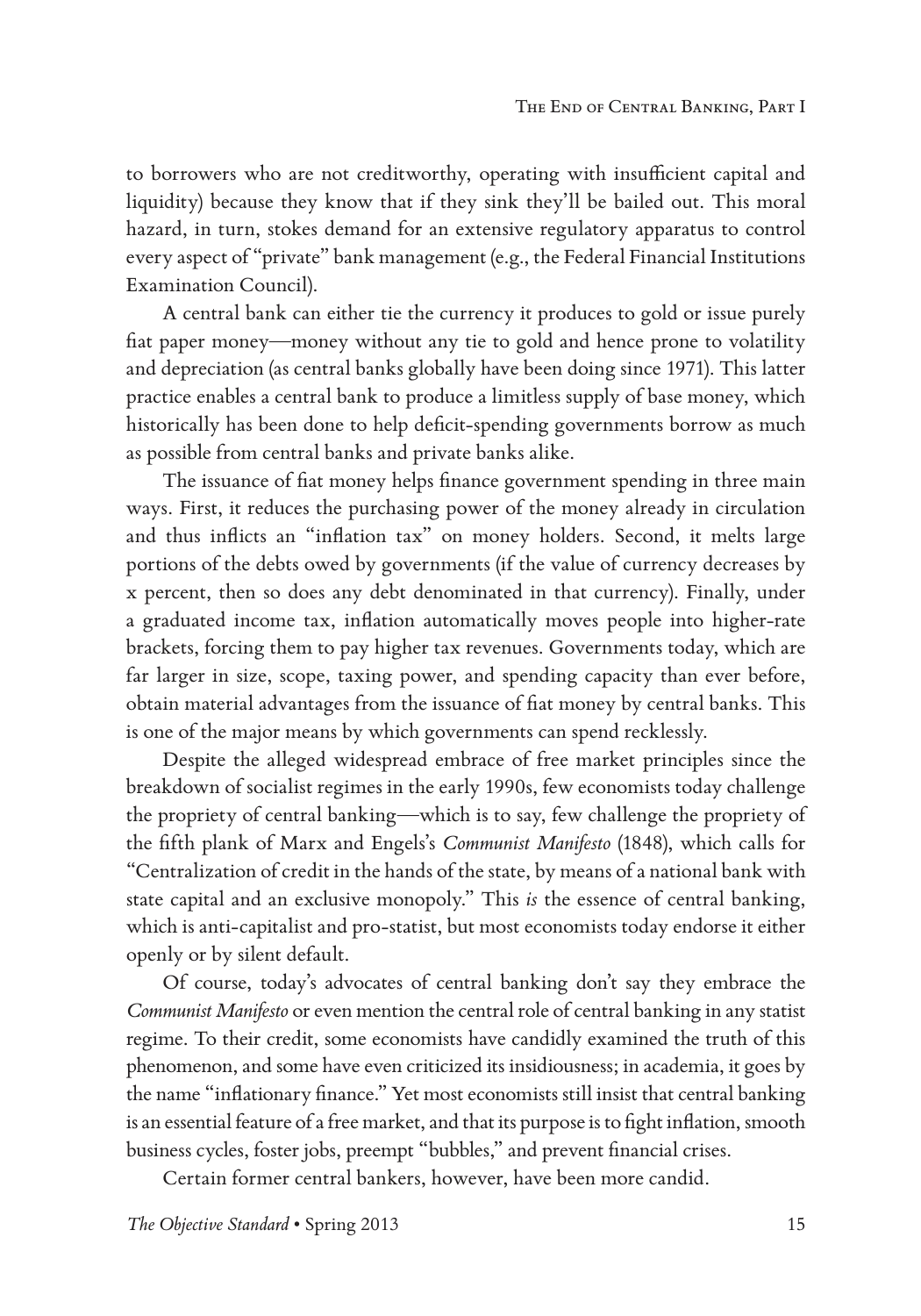#### **Candid Confessions from Central Bankers**

In a 1995 speech on "The Role of Central Banks," Paul Volcker, Fed chairman from 1979 to 1987, noted that historically central banks "were not at the cutting edge of a market economy," that "central banking is almost entirely a phenomenon of the 20th century," and "to some extent, central banks were looked upon and created as a means of financing the government."2

A similarly candid admission came in 1946, in the wake of vast wartime borrowing by the United States. Beardsley Ruml, then head of the Federal Reserve Bank of New York, declared taxation an "obsolete" revenue source because central banks could simply print money: "Final freedom from the domestic money market exists for every sovereign national state when there exists an institution which functions in the manner of a modern central bank, and whose currency is not convertible into gold or into some other commodity."3

Perhaps the most brazen description of the Fed's government funding prowess comes from the current Fed chairman, Ben Bernanke. In a 2002 speech, Bernanke explained that even after driving short-term interest rates to zero, the Fed could still foster inflation: "U.S. dollars have value only to the extent that they are strictly limited in supply," he explained, "but the U.S. government has a technology, called a printing press (or, today, its electronic equivalent), that allows it to produce as many U.S. dollars as it wishes at essentially no cost"; and "by increasing the number of U.S. dollars in circulation, or even by credibly threatening to do so, the U.S. government can also reduce the value of a dollar in terms of goods and services," thus "raising the prices in dollars." The bottom line, Bernanke said, is that "under a paper-money system, a determined government can always generate higher spending and hence positive inflation." However, he reassuringly added, "The U.S. government is not going to print money and distribute it willy-nilly."4

Bernanke's predecessor, Fed chairman Alan Greenspan, has gone further, noting that Fed money-printing can simply melt away government debts: "The United States can pay any debt it has," he argued in 2011, "because we can always print money to do that. So there is no probability of a default."5 Of course, such a method entails, if not an explicit debt default, at least an *implicit* one—which fiat money alone permits.

Yet governments have not always been so cavalier about money and debt.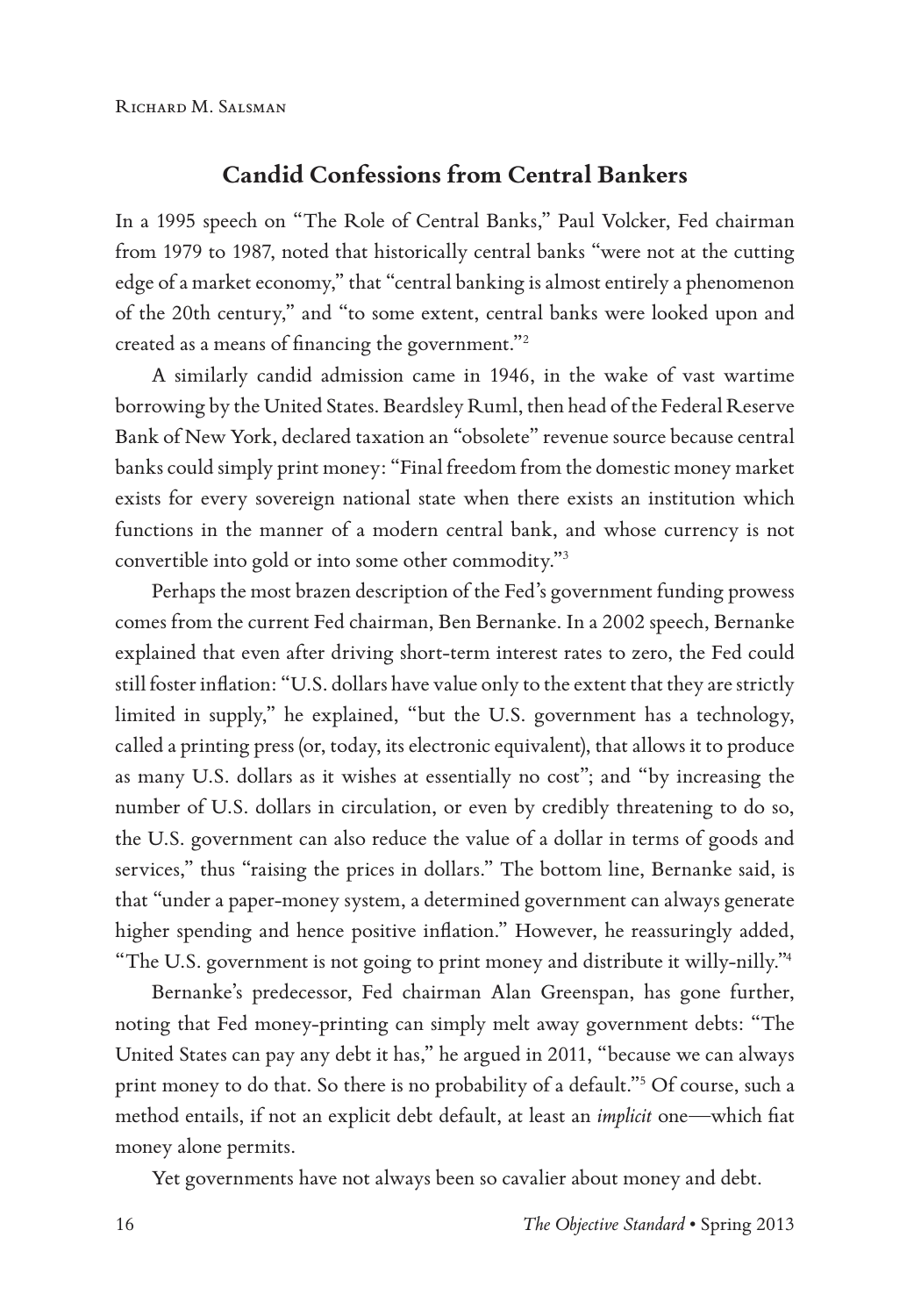#### **The Origins and Evolution of Central Banking**

In the 19th century, when the world's major governments spent only 5 percent or so of national production (versus 40 to 50 percent today), and systems of central banking were not yet so ubiquitous, base money was comprised mainly of gold and silver coins, supplies of which rose steadily due to market-driven mining and minting. Relatively free banking systems operated efficiently in dozens of nations, competitively issuing widely trusted currencies and checking accounts convertible into fixed weights of coin, under the shared norms of the classical gold standard.<sup>6</sup>

In this freer monetary environment, practically devoid of fiat paper monies, governments could for the most part procure funding only by taxing or borrowing. These two funding sources were generally sufficient, as government spending, in peacetime at least, was relatively modest. Of course, spending increased in wartime—as during the U.S. Civil War, when it peaked at 13 percent of national income—and in such cases governments relied far more on borrowing, and to some extent on printing money (e.g., U.S. "greenbacks"). But extensive borrowing and money-printing persisted only during the war years, not after.

Most of the century, from the end of the Napoleonic Wars (1815) to the start of World War I (1914), was peaceful, and deficit spending was rare. In the century prior to 1913 the United States borrowed only 4 percent of its total spending (in the century since 1913 it has borrowed 16 percent of its total outlays—and, in the past decade alone, an astounding 24 percent of its outlays). After the Civil War ended in 1865, Washington generated budget surpluses for twenty-eight consecutive years, and cut the national debt by two-thirds while reducing it as a share of GDP, from 33 percent to 6 percent (1893), and to just 3 percent on the eve of the Fed's founding (1913) and World War I (1914). The United States also was on the gold standard for most of this interwar period and prospered with no central bank, no deposit insurance, and no national income tax. The result was a stupendous increase in industrial output, population, and living standards. The U.S. government spent an average of only 3 percent of GDP between 1865 and 1913, compared to an average of 16 percent since 1913 (and 21 percent of GDP during the past decade).

Similarly, in the 125 years before 1815, Britain had been embroiled in nearly perpetual war, and due to chronic deficit spending its national debt increased as a share of national income (GDP) from 25 percent to 260 percent. In the subsequent, peaceful century, under limited government, Britain mostly ran budget surpluses and reduced its debt from 260 percent of GDP back down to 25 percent (in 1913).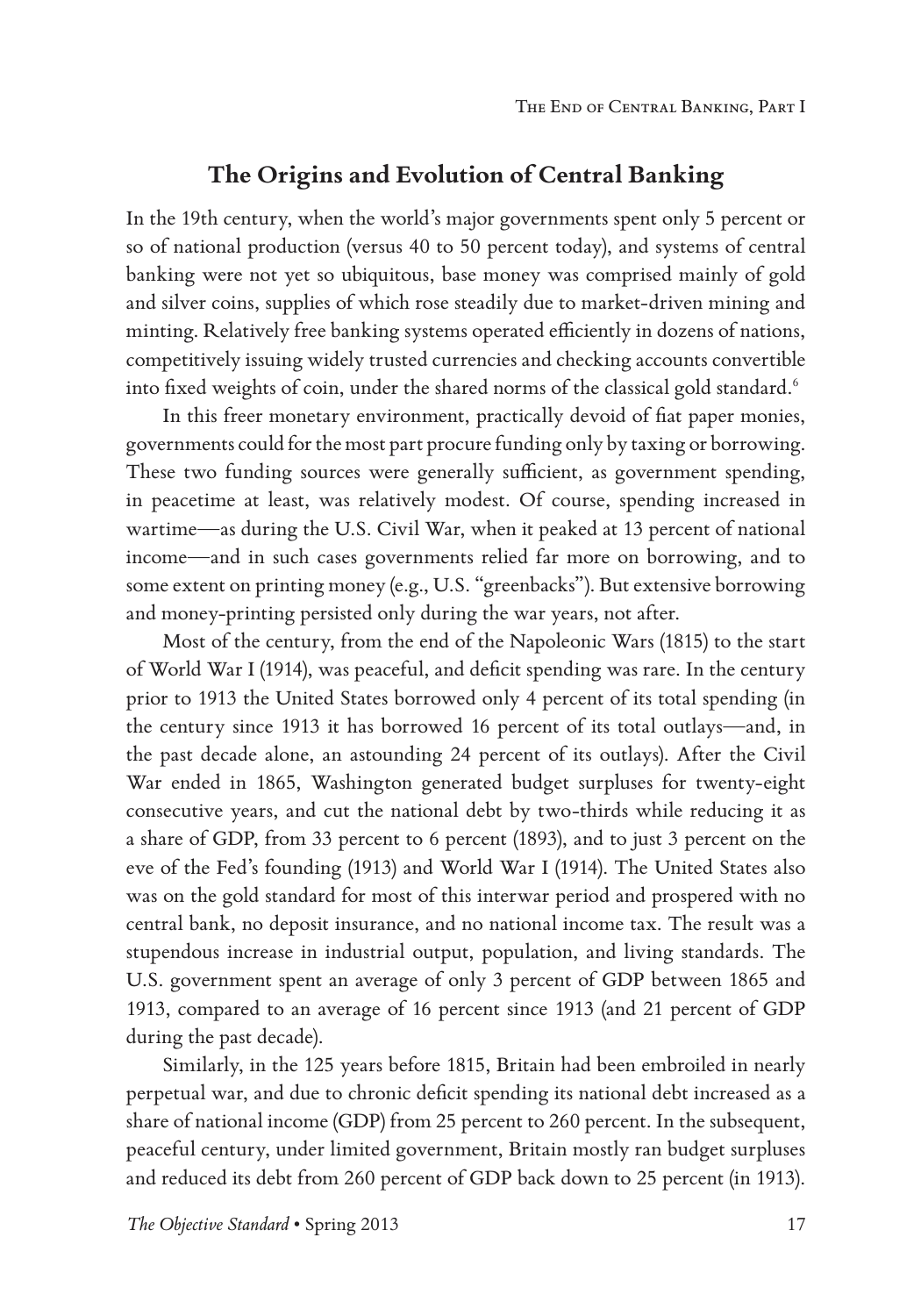During that same century Britain was on the gold standard (1821–1914), which preserved the pound's value and fostered prosperity.

In sum, fiscal rectitude, gold money, and prosperity coincided nicely in the 19th century. So how and why did central banking begin? And why does it persist?

The history of the establishment and growth of the major central banks of the Western world lends credence to the government-financing thesis. Central banks originated and expanded in near-lockstep with growth in the size and scope of governments, and with the specific funding pressure that accompanies greater deficit spending. The spread of democracy and voting also played a role: As politicians spent an increasing share of national production, they resisted imposing the full tax burden on voters, for fear of being punished electorally. At the same time, treasury officials in deficit-spending governments realized that if government borrowing were to become excessive relative to available savings, it would raise market interest rates, causing both economic harm and a rise in the government's interest expense. Fiscally strained governments pressured central banks into helping underwrite and distribute government debt securities at artificially low interest rates; central banks would "monetize" these securities—that is, they would create fiat money ex nihilo and use it to purchase debt securities directly from the treasury, or indirectly from private banks that previously bought them.

A number of good histories of central banking have appeared in the past century, written by advocates and skeptics alike, most notably Charles Conant (1927), Vera Smith (1936), M. H. De Kock (1953), and Charles Goodhart (1988).7 Many more volumes have focused on the two most famous central banks the Bank of England and the U.S. Federal Reserve.<sup>8</sup> In addition, an array of authoritative, bank-specific volumes were published in 1910 by various scholars under the auspices of the U.S. National Monetary Commission (NMC). The NMC was established by the U.S. Congress in 1908, after the Panic of 1907, to study central banks abroad as a possible model for the United States; in turn, this led to passage of the Federal Reserve Act in December 1913. A careful reading of these histories, including comparisons of evidence and claims, reveals that central banks were not originally established, nor later granted enhanced power, due to any "failure" of free markets in money and banking, nor to any inherent defect in the gold standard. Rather, they were formed to help governments borrow money more easily, or to borrow it at cheaper rates than they otherwise might.

Whereas the origins and early histories tell of central banks assisting mostly in war-related deficit spending, central banks in the past century have engaged in both wartime defense spending (especially World War I and II) and ever-expanding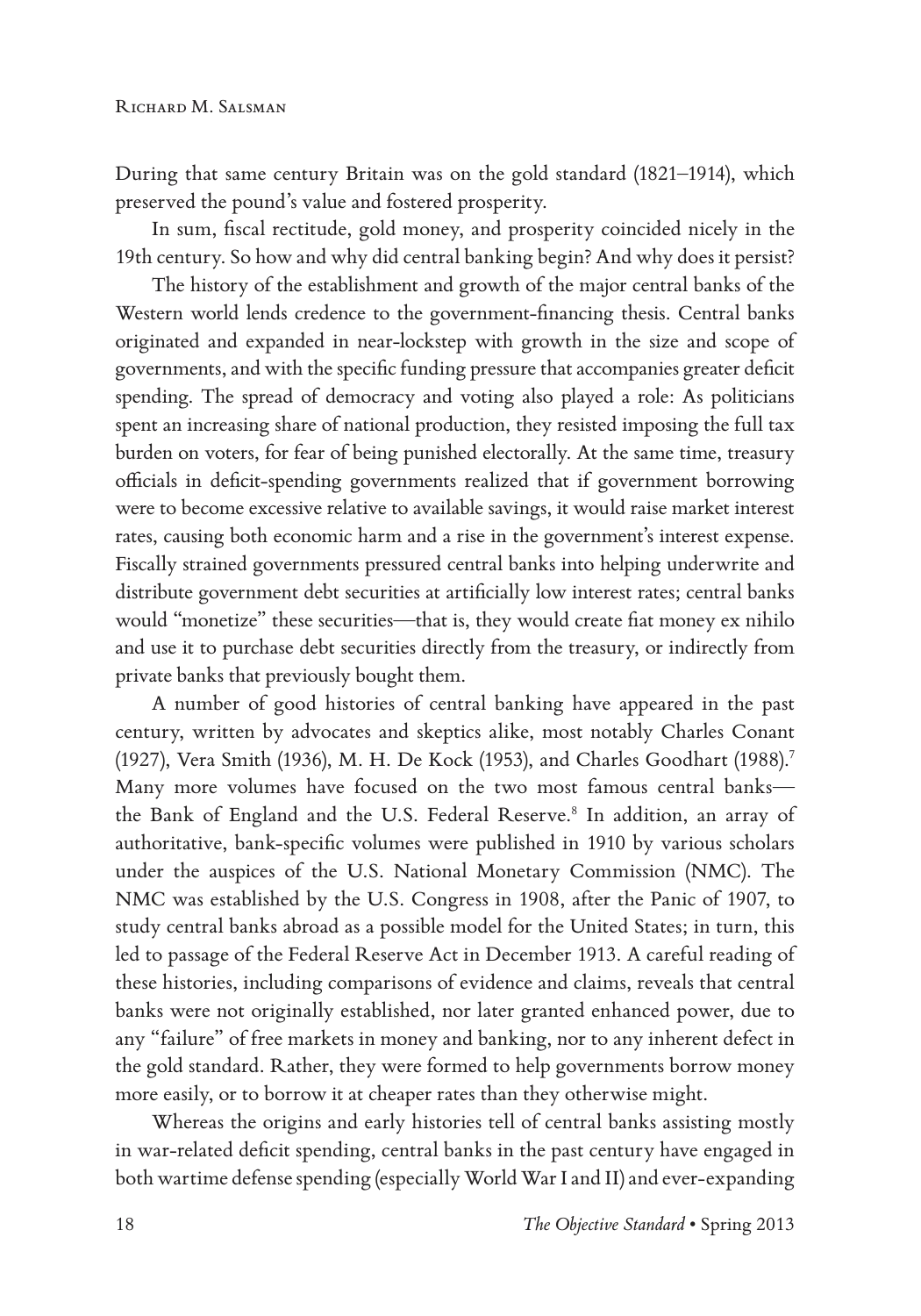welfare and "social insurance" spending. Typically, a central bank's initial powers might be limited, as when it was granted only a partial monopoly on currency, or for credibility's sake was obliged to abide by the gold standard. But powers were later expanded, whether to treat crises that its prior interventions caused, or to better accommodate new government spending, which eventually entailed a displacement of gold-based money with fiat paper money.

That the rise of central banking has led necessarily to the demise of the gold standard is clear from monetary history (and is codified in Gresham's Law: bad money drives out good money). Three broad phases are discernible, with slight differences depending on the nation studied. The first phase is a system of relatively free banking on a pure (classical) gold standard (most of the 18th and 19th centuries); the second phase is central banking based on increasingly diluted and manipulated forms of the gold standard (World War I to 1971); the third phase is a system of full-fledged central banking with pure fiat money issuance having no tie to gold (since 1971). The earlier centuries are characterized by the rule of law, constitutionally limited governments, relatively conservative spending, and rational banking practices. In contrast, the past century, especially the period since 1971, is dominated by the rule of men, unrestrained government, reckless spending, and harebrained banking practices.<sup>9</sup>

Significantly, most of today's central banks were established in a sevendecade period of intensifying global statism, from roughly 1870 to 1940. In the early part of that period, the first "cradle-to-grave" welfare state was being erected in Germany, under Bismarck. This period in America, now known as the "progressive era," involved radical new government interventions in the economy, including antitrust laws (1890, 1914), the federal income tax (1913), and the Fed itself (1913). During World War I most combatant nations forced financial markets off of the classical gold-coin standard; although attempts were made in the postwar period to restore it, they all failed. During the war most treasury departments and central banks transferred gold coin from private banks, melted it into bullion, and thereafter hoarded it in their own vaults. The Fed's first material exercise in money-printing and government debt-buying occurred during World War I, when the U.S. debt increased tenfold; it also encouraged private banks to hold a large share of this new cascade of national debt.

Subsequent political manipulation of currencies contributed to the Great Depression (1930s), but the gold standard was blamed.10 All remaining U.S. currency links to gold were severed in 1971, when the U.S. government, in the wake of its disastrous inflation policies in the 1960s, utterly eliminated all remaining ties of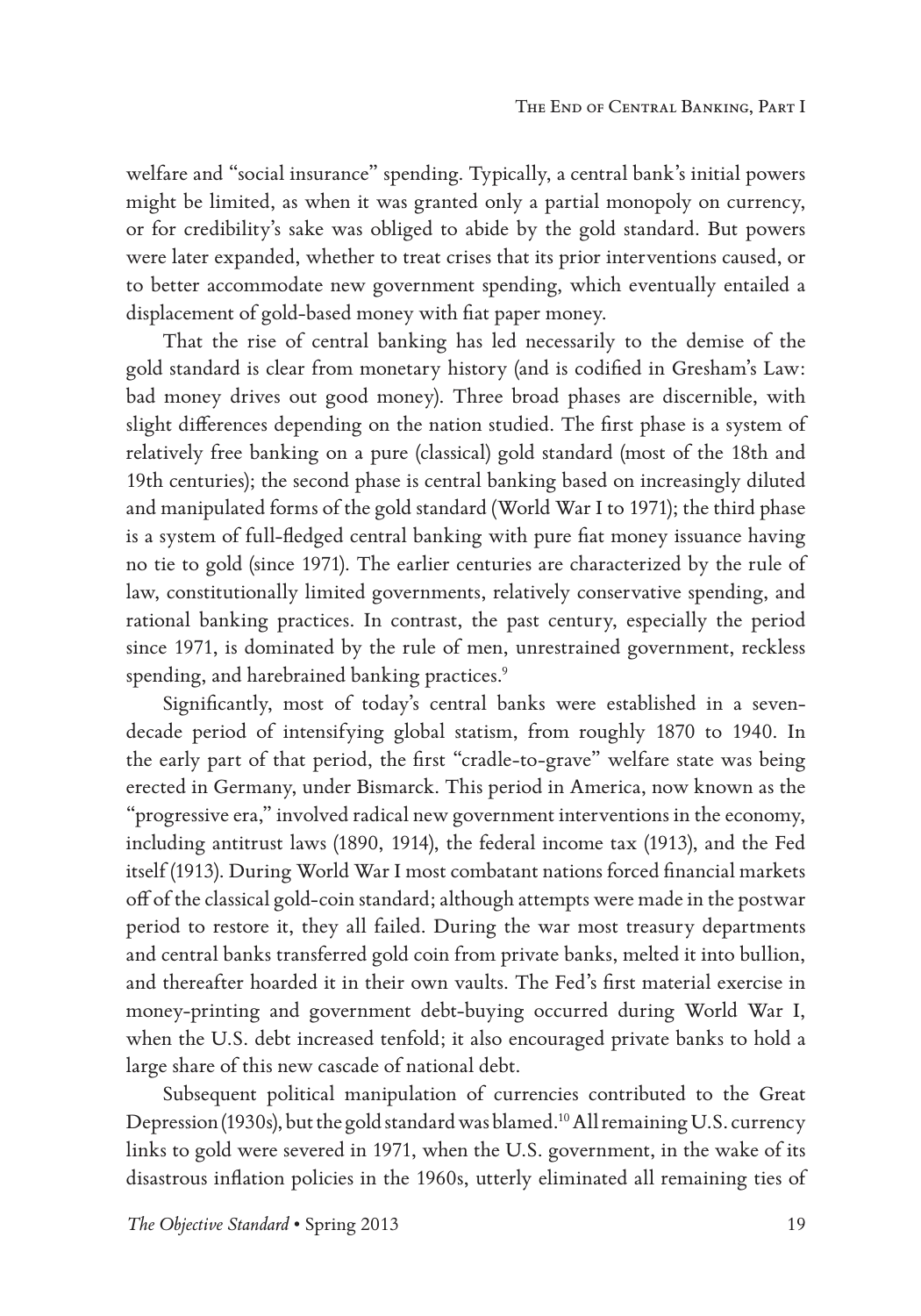the U.S. dollar to gold and established the dollar as pure, unmitigated fiat currency. In the century since the Fed was established in 1913, the United States has recorded budget deficits 75 percent of the time; in contrast, in the century before 1913 the United States ran budget deficits only 33 percent of the time.

The inception of the first prominent central bank, the Bank of England, dates to 1694, when King William III exploited a then-private institution to borrow heavily for a war against France; but the banks' monopoly on currency was not granted until 150 years later, in 1844. Other central banks were established in France in 1800 (by Napoleon, also for war-finance purposes); Norway in 1816; Austria in 1817; Denmark in 1818; Belgium in 1850; Russia in 1860; and the Netherlands in 1864. Central banks established by governments in the more statist period of 1870–1940 included the Bank of Spain (1873), the Germany Reichsbank (1875), the Bank of Japan (1882), the Bank of Italy (1893), Sweden's Riksbank (1897), the Bank of Switzerland (1905), the U.S. Federal Reserve (1913), the Bank of China (1928), and the Bank of Canada (1935).

Some of these institutions were launched from the beginning as state-owned or state-sponsored banks, but some were previously private banks that had stopped redeeming currency, or had become insolvent after making forced loans to a defaulting national government—whereupon, instead of closing such banks or adjudicating a bankruptcy, the deadbeat government would excuse them in return for special privileges and pledges to provide still more state loans.

Central banking systems gradually displaced free or freer banking systems anchored by decentralized gold reserves and controlled by private, profit-making institutions and judicious depositors. Yet the displacement was not due to a failure of freedom. Kurt Schuler, an economic historian who has examined sixty such systems, found that "free banking was stable"; "only in a handful of episodes did the banking systems suffer runs or suspend convertibility into gold or silver during peacetime." Moreover, "there was no apparent tendency towards monopoly in any free banking system," "attempts of free banks to form cartels were always unsuccessful," and free banking systems "showed no apparent tendency to develop a lender of last resort—or to need one." In short, he says, "central banking was an imposition, not the outcome of the natural evolution of free banking."11

M. H. De Kock, governor of the South African Reserve Bank from 1945 to 1962, writes that "prior to the commencement of the 20th century, there had been no clearly defined concept of central banking." Even though numerous central banks had been established by 1900, no theoretical or conceptual reasoning as to the essence or need of such institutions had been provided. This speaks to the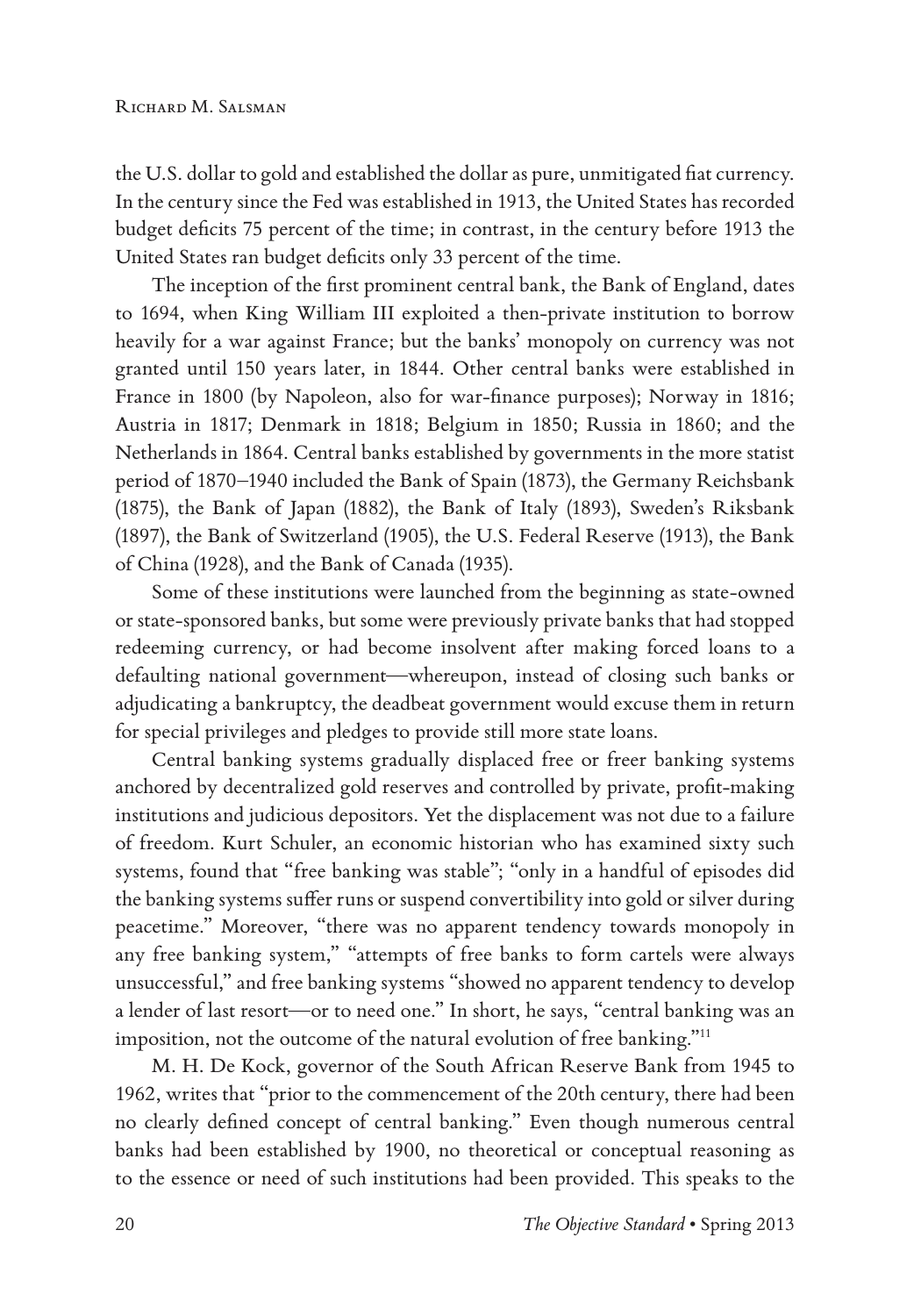political expediency that generated these systems. Subsequent theories of central banking as being necessary for the correction of free market failures have been nothing more than post hoc and ad hoc rationalizations of an existing, politically dominant system. "A gradual evolution had been taking place in various countries," De Kock contends, "but the process had not always been a conscious one"; yet over time "one bank gradually came to assume more and more the position of a central bank, due mainly to its enjoyment of the sole right of note issue and acting as the government's bank."12 In other words, central banks were initially formed for purely politically purposes and have remained in existence for the same end.

A contemporary historian of central banks, Charles Goodhart, who is also an avid defender of modern-day central banking systems, nevertheless concurs with proponents of free banking about the purely political and government-supportive origins of central banking. They were not established to fix purported "failures" of free banking, or to regulate private banking practices, or even to improve on the gold basis of the monetary system:

When the first central banks were founded in Europe there was little or no consideration or attention given to the possibility of these banks playing a supervisory role in relation to other banks. Instead, the initial impetus was much more basic, generally relating to the financial advantages that governments felt that they could obtain from the support of such a bank, whether a state bank, as in the case of the Prussian State Bank, or a private bank, e.g., the Bank of England. This function naturally involved favoritism, often supported by legislation, by the government for this particular bank in return for its financial assistance.<sup>13</sup>

Goodhart's succinct account of the genuine origins of central banking might be taken as an adequate summary of the thesis of this essay: that central banking began, has evolved, and exists today not to fix unstable free banking systems, but rather to satisfy the voracious fiscal appetites of profligate states and to provide governments with "financial advantages."

Goodhart also claims that central banks had "an associated purpose"—to "unify" the "somewhat chaotic system" of private currencies and "to centralize, manage, and protect the metallic reserve of the country." But, in truth, currencies were quite "unified" long before central banks came along. For many decades prior to the establishment of central banks, banks and their clients had converged, rationally and voluntarily, upon a single, global, and objective monetary standard: gold. Free currency markets were not chaotic, because banknotes and checks were redeemable in fixed weights of specie recognized globally (just as checks today may differ in appearance and reputation, but are uniformly convertible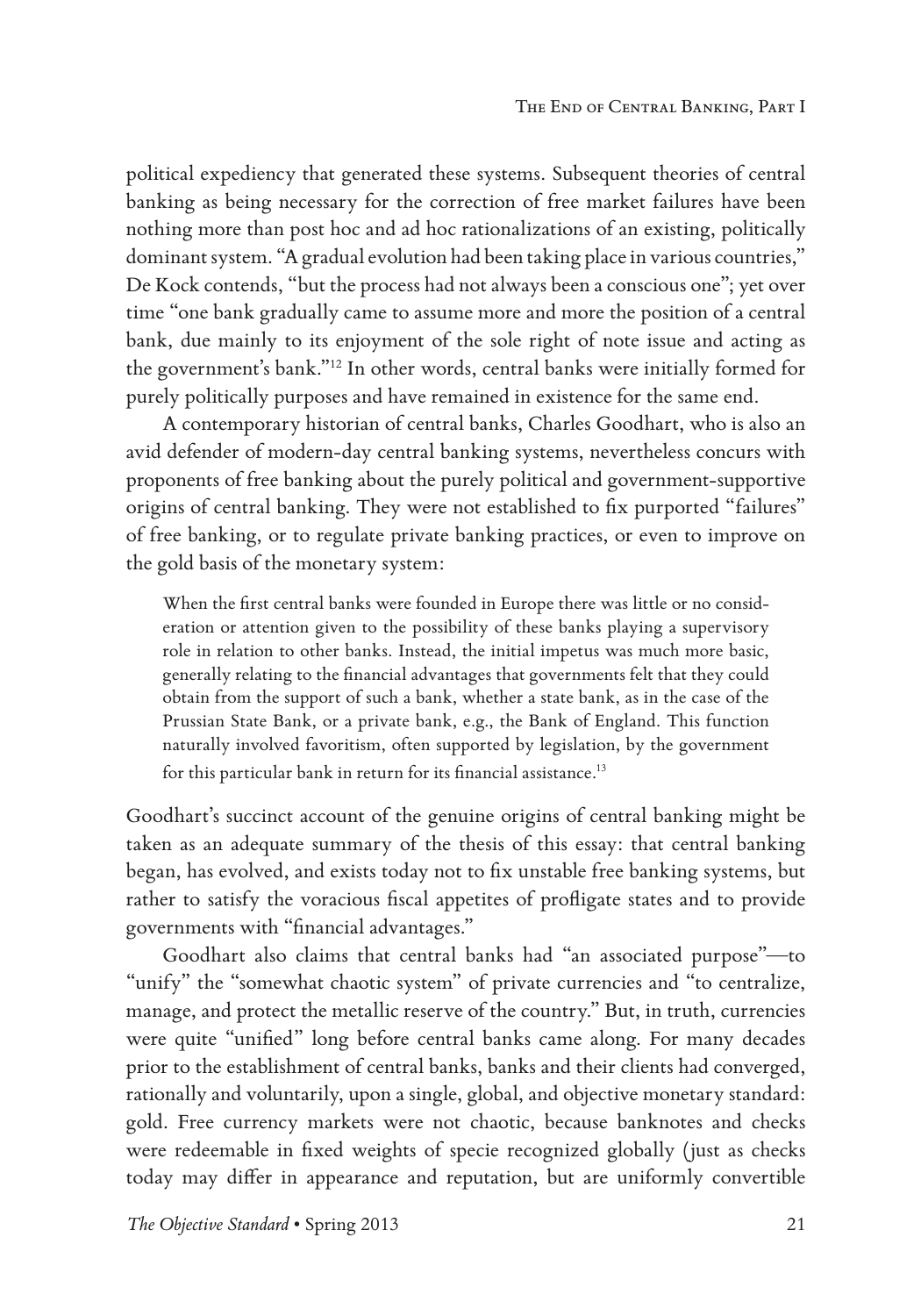into a singular currency). Moreover, central banks were hardly to be trusted to "protect" or manage precious specie reserves. Indeed, Goodhart plainly concedes that governments had an ulterior motive in wishing to "protect" and "manage" what was, until then, a system of privately minted and privately owned gold and silver reserves. Governments wanted, he writes, "the ability to share in the profits of seigniorage [revenue derived from the difference between the face value and the metal value of coins]," so government's "greater centralized control over the metallic (gold) reserves had obvious political attractions as well." Goodhart also concedes that most other widely touted central bank functions (e.g., lender of last resort) arise solely from its monopoly. It was "their privileged legal position, as banker to the government and in note issue" that then "brought about consequently, and naturally, a degree of centralization of reserves within the banking system in the central bank."14

Central banking didn't evolve "naturally" or spontaneously, as some device to ensure safe and sound banking; it was invented by fiscally needy states to provide governments with money to spend, and it eroded bank safety and stability.15 Moreover, central banking didn't displace a "chaotic" system of private currency issuance and reckless banking; rather, it displaced a uniform, gold-centric financial system (sixty nations were on the gold standard in 1913) with what we see today: a bewildering array of free-floating, wildly gyrating national paper monies and banking systems that lurch from crisis to crisis—all amid chronic state deficit spending.

To date the most informed and best reasoned account of central banking history and theory appears in Vera Smith's book, *The Rationale of Central Banking and the Free Banking Alternative* (1936). Smith synthesizes central bank histories with the theory (really, the rationale) of central banking in a highly clarifying manner. She explains that, for a few decades in the 19th century, a sincere and serious debate occurred among monetary economists comprising a "Currency School," "Banking School," and "Free Banking School." The first two eventually won the day but accepted central banking and only disagreed about what central bankers should do; they differed not about *whether* but about *how* to conduct monetary central planning (much like Monetarists and Keynesians today). And, like De Kock and Goodhart, Smith finds central banking to be a purely political institution:

A central bank is not a natural product of banking development. It is imposed from the outside or comes into being as a result of government favors. . . . The early [central banks] were founded for political reasons connected with the exigencies of state finance, and no economic reason for allowing or disallowing free entry into the currency-issuing trade was, or could have been given at the time, but once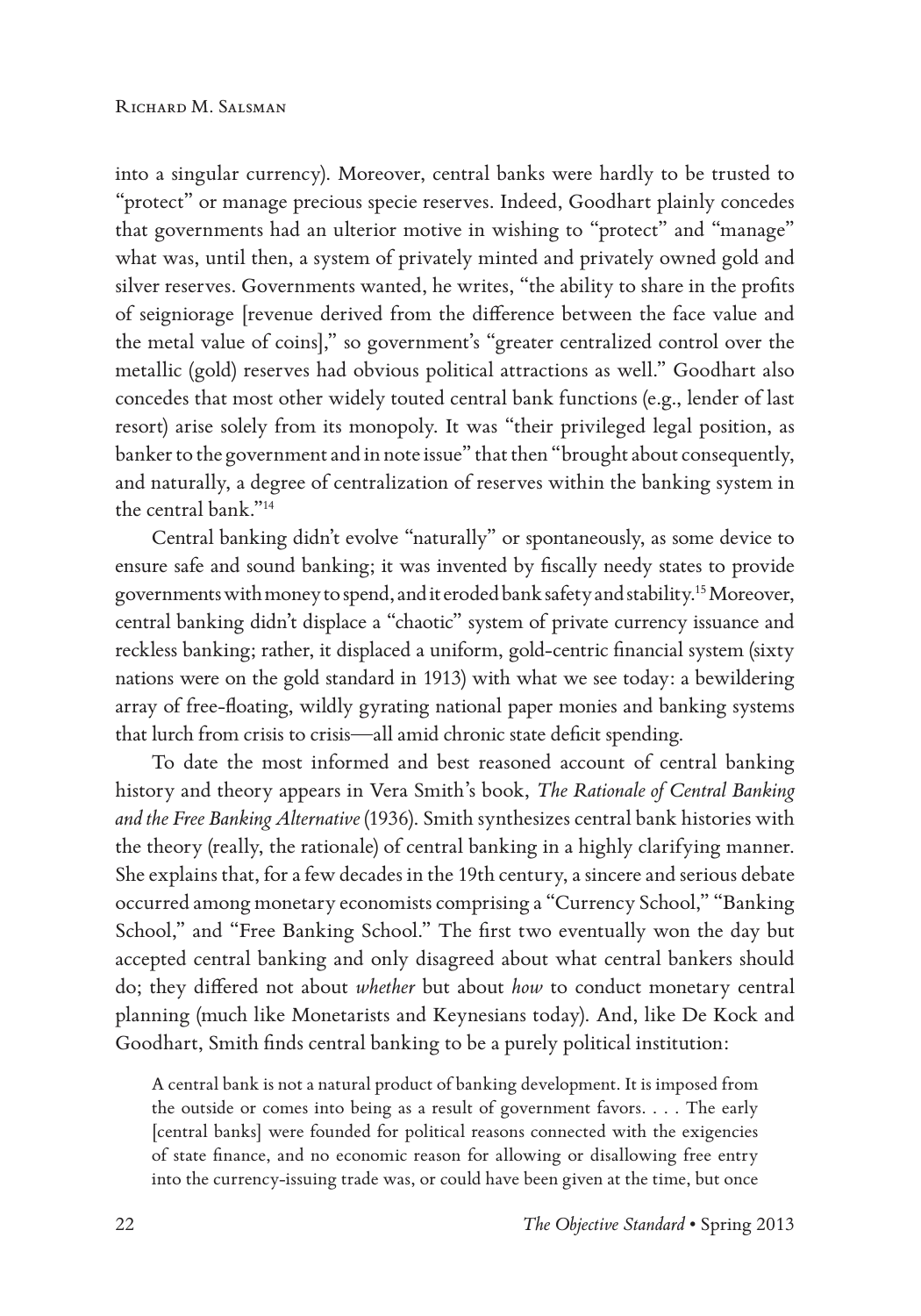established, the monopolies persisted right up to and beyond the time when their economic justification did at last come to be questioned. . . . By 1875, the declared superiority of central banking became nothing less than a dogma without any very clear understanding of the exact nature of the advantage.16

Of course, when Smith speaks of no "clear understanding" of the nature of the "advantage" central banking might provide, she means no advantage *economists* could discern for the benefit of the *economy*. Politicians and central planners can conjure all sorts of "advantages" that central banking provides for their own aims. The supposed mystery of the rise and spread of the seemingly superfluous phenomenon of central banking can be solved by the thesis that central banking exists not to fight inflation, or temper business cycles, or ensure a stable financial system, but to finance fiscally profligate governments. And the facts support this thesis.

In a particularly succinct account of this thesis, two economists have explained how "governments have come to supply currency, and to restrict the private supply of currency and deposits, not to remedy market failures, but to provide themselves with seigniorage and loans on favorable terms." Thus "government currency monopolies and bank regulations can be understood as part of the tax system." Moreover, "the move from commodity to fiat money typically occurred in steps corresponding to fiscal emergencies," and governments, with the help of central banks, often exploited private banks "as a source of loans on favorable terms," which were "obtained in exchange for awards of monopoly privileges, especially in note issue." The "harnessing of monopoly banks of issue—central banks—as sources of substantial seigniorage came later, with the discovery that such banks (unlike competing banks of issue) could suspend payments with relative impunity, opening the way to the emergence of fiat money."17

Economist Ludwig von Mises makes the point succinctly:

If the government interferes by freeing the bank from the obligation of redeeming its banknotes and of paying back the depositors in compliance with the terms of the contract, the fiduciary media become either credit money or fiat money. There is no longer any question of fiduciary media, of money certificates, and of money substitutes. The government enters the scene with its government-made legal tender laws. The bank loses its independent existence; it becomes a tool of government policies, a subordinate office of the Treasury.18

The founding of the Federal Reserve System in the United States a century ago is a particularly instructive case with regard to the government-finance theory of central banking. At the time, defenders of the proposed central bank argued that it would provide a more "elastic" currency than then existed and prevent the periodic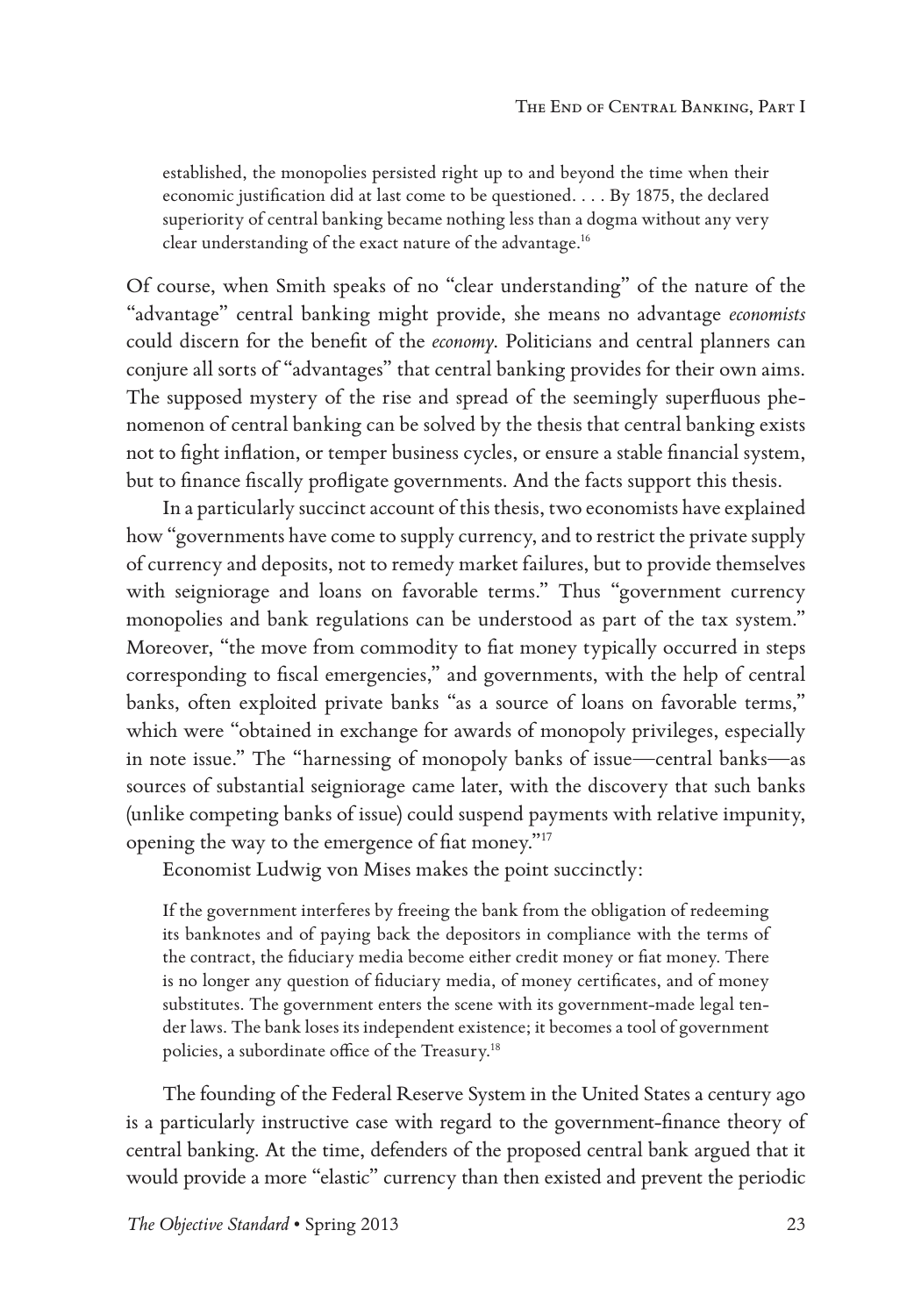financial "panics" that (allegedly) had plagued the U.S. banking system during the last four decades of the 19th century. Brief panics, which involved not widespread bank failures or even economic recessions but high interest rates, temporary scrambles for liquidity, and limited suspensions of gold convertibility for banknotes and currency, were felt for only a few months in each of the years 1873, 1884, 1893, and 1907. At most a year's worth of "panic" was felt over a forty-year span (1867–1907), which hardly justifies declaring free banking a failure and central banking a necessity. Nevertheless, these panics caused some financial losses and provided an excuse for those seeking more radical (statist) "reforms"—especially the Panic of 1907. Although it wasn't the most severe or even the lengthiest of the four panics, it triggered calls for legislative action, which soon led to passage of the Aldrich-Vreeland Act (1908). Among other things, the Act established a National Monetary Commission to study other central banks and determine whether the United States should have one too. The commissioners were politicians, many of them so-called "progressives," and they invited monetary experts to opine on the benefits of central banking.

Perversely, the "inelastic" currency, hence the occasional money panics in the late-19th-century American financial system, was caused by a set of regulations that had been designed specifically to assist the U.S. government with its financing requirements during the Civil War (1861–1865). This perversity is explained, in large part, by the government-financing theory of central banking. From 1862 to 1864, amid large wartime outlays and insufficient tax revenues, the United States went off the gold standard; demanded that the banks send their gold reserves to the Treasury; issued massive sums of pure paper money ("greenbacks"); began borrowing by issuing U.S. treasury bonds; and, by means of mandates embedded in a National Currency Act and National Bank Act, compelled banks to purchase the bonds. The ostensible aim of this last provision was to ensure the safety of bank currency in the event of a bank failure (by providing "collateral" in the form of government bonds). But, in truth, the scheme was designed to compel private banks to purchase U.S. treasury bonds and thereby help the government plug its unprecedented fiscal gap.

To its credit, the U.S. government after 1865 repealed most of its Civil War interventions and even returned to the gold standard in 1879. But to its demerit, the government also refused to abandon the wartime bond-collateral provision for bank currency; consequently, over the four subsequent decades, the volume of private bank currency was tethered to the level of U.S. government debt instead of being free to move flexibly in tandem with gold flows, depositors' liquidity preferences, and commercial loan demand. Banking laws also mandated that banks had to hold a minimum level of cash reserves as backing for checking deposits;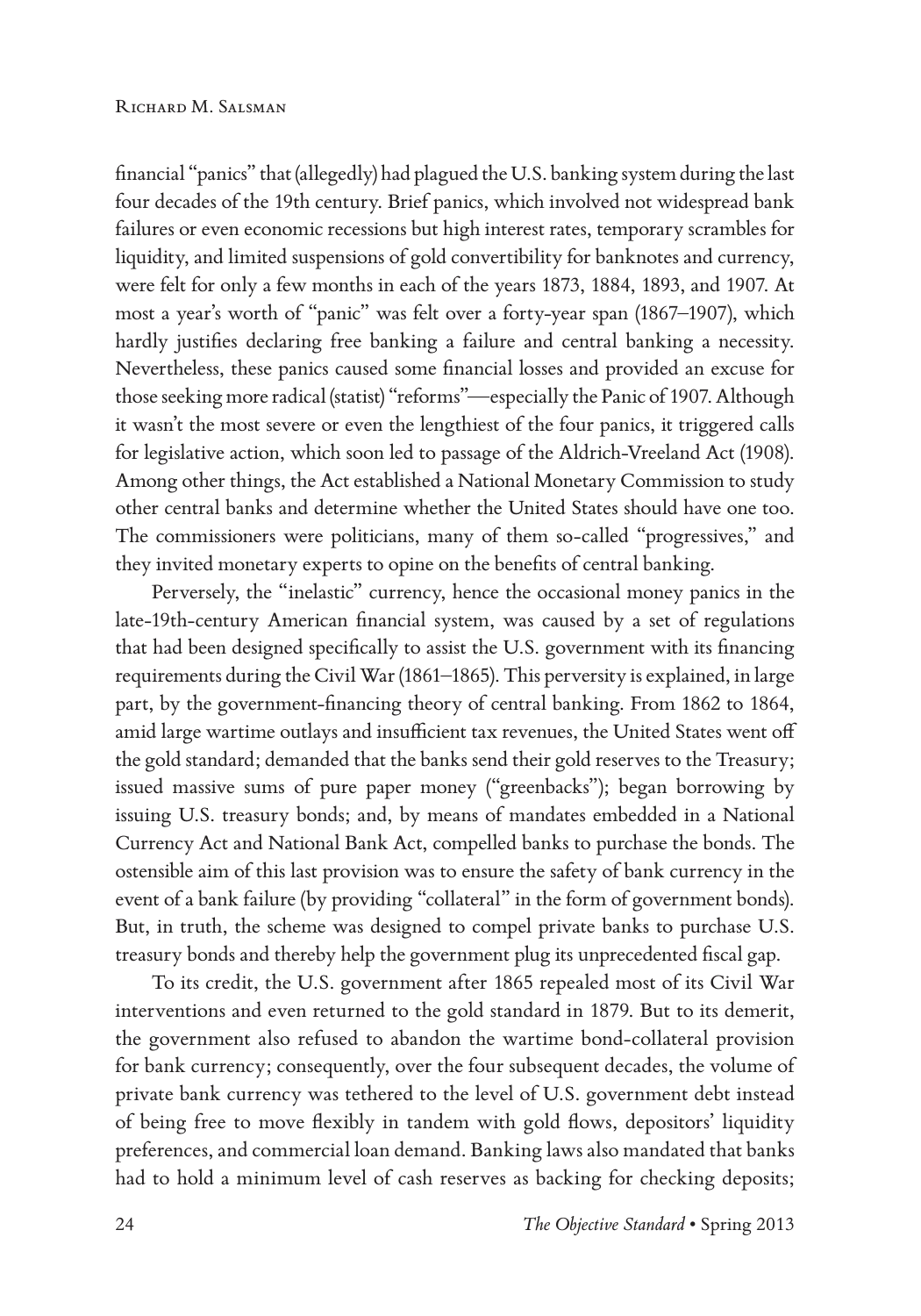by definition that meant the cash was frozen and immobilized, not free to be released to depositors who might demand it. Bank vaults were often stuffed with legally mandated cash piles even as depositors crowded into bank lobbies in all-out scrambles for liquidity. When the U.S. economy expanded in the 1870s, 1880s, and 1890s, demand for currency increased, especially during harvest seasons. But banks could not accommodate the demand, because their currencies had to be tied to the supply of government bonds; and the national debt was plummeting by 60 percent during this time, due to a string of annual budget surpluses. An expanding economy demanded an expanded cash supply, but vestiges of a policy designed to satisfy government fiscal needs made currency both scarce and inflexible. Although key provisions of the Aldrich-Vreeland Act (1908) acknowledged the problem and partially loosened these bond-collateral provisions, effectively precluding further money panics, the juggernaut that that same Act had launched, in favor of a central bank (for which Marxist progressives had long yearned), could not be stopped.

Instead of creating a central bank in 1913, the U.S. Congress should have simply repealed the laws that mandated an inelastic currency.19 But pro-central bank studies from the National Monetary Commission and mounting political pressure led to legislation that, in late 1913, created the Federal Reserve. Twenty years later, after punitive Fed policies had triggered the stock-price crash of 1929, massive bank runs, a deepening of the depression in the 1930s, and tragic suspension of the gold standard, Fed currency was made the exclusive legal tender. Thereafter no private bank currency circulated in the United States.

In recent decades—and especially since the abandonment of the last form of gold-based national monies, in 1971—major central banks, operating in the context of high-spending, full-fledged welfare states, have seen their government bond holdings and money supplies race upward in near-lockstep with higher rates of government deficit-spending and debt issuance.

Today it should be clearer than ever that central banks are assisting profligate governments in financing their stupendous expenditures while trying to keep interest rates as close to zero as possible (a policy known as "financial repression").<sup>20</sup> Amid such ominous trends, central bank practitioners and the majority of economists who defend them keep insisting that central banking remains superior to any system of free banking based on the gold standard, that present-day central bank policies continue to aim—successfully—at fighting inflation, smoothing the business cycle, maximizing employment, and squelching financial crises. Such claims are straight from the "progressive" playbook. The relevant section of the Federal Reserve Act of 1913 (section 2A), as amended, reads as follows: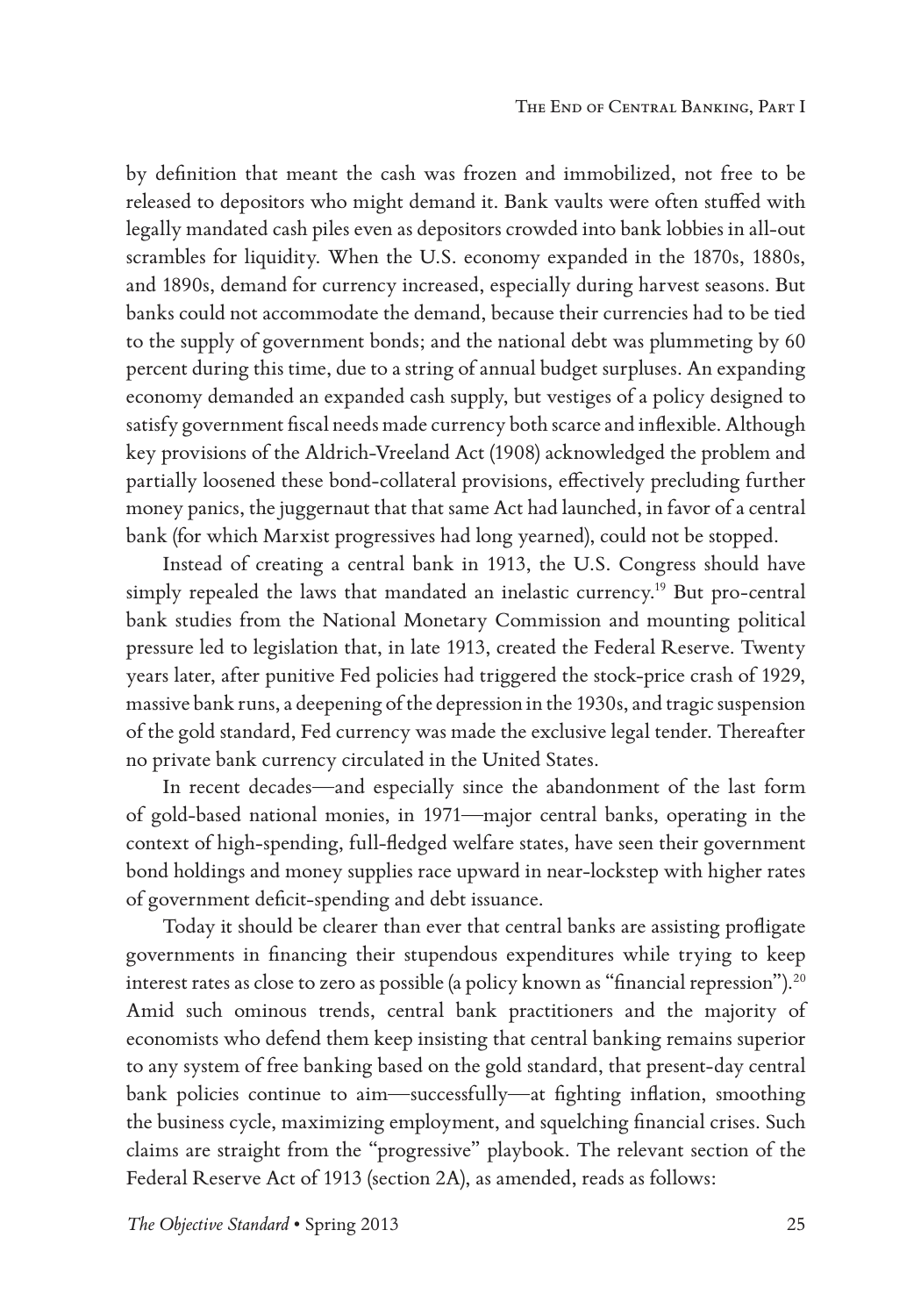The Board of Governors of the Federal Reserve System and the Federal Open Market Committee shall maintain long-run growth of the monetary and credit aggregates commensurate with the economy's long-run potential to increase production, so as to promote effectively the goals of maximum employment, stable prices, and moderate long-term interest rates.

Interestingly, however, the Act includes the following as well:

Nothing in this Act shall be interpreted to require that the objectives and plans with respect to the ranges of growth or diminution of the monetary and credit aggregates disclosed in the reports submitted under this section be achieved.<sup>21</sup>

As with other central banks, it is true that the Fed has worked to "maintain long run growth of the monetary and credit aggregates," but only because it has been committed, for so long, to aggressively expanding the money supply, mainly to purchase (or "monetize") government debt securities; additionally, by means of inflation, the Fed reduces the real value of debts owed. Thus it is not true that the Fed has increased the money supply "commensurate with the economy's longrun potential to increase production"; indeed, its policies over the long term have debased the dollar's purchasing power, eroded the financial health of the banking system, and undermined the vitality and prosperity of the economy. Fed policies have not delivered "stable prices" or "maximum employment" or even "moderate long-term interest rates." On all important and positive measures of performance, the Fed has failed, as have other central banks.<sup>22</sup>

But this should come as no surprise. The Federal Reserve Act says that "nothing in this Act shall be interpreted to require" that the Fed's objectives regarding money and credit actually "be achieved." Why does the Act say that its stated goals need not be achieved? The goals sound nice, but they are not any central bank's actual goals; or, if some apologists still pretend they are, the goals are simply not those that are achievable—as is the case, we know, of all types of central-planning goals.

Moving beyond the specific acts of particular central banks, a broad theme emerges from ample evidence: Central banks exist to fund profligate governments. This explains both their origin and subsequent evolution. Significantly, one of the most-debated topics among monetary economists in recent decades has been the "independence" (or lack thereof) of central banks, or the extent to which they are beholden to the financing demands of the governments that sponsor them.<sup>23</sup> The more independent a central bank, it is shown, the better is its performance, and vice versa. But why should a central bank be independent if it exists essentially to finance the profligate state? Most economists today presume that central banks and the governments that sponsor them hold sound money, prosperity, and liberty as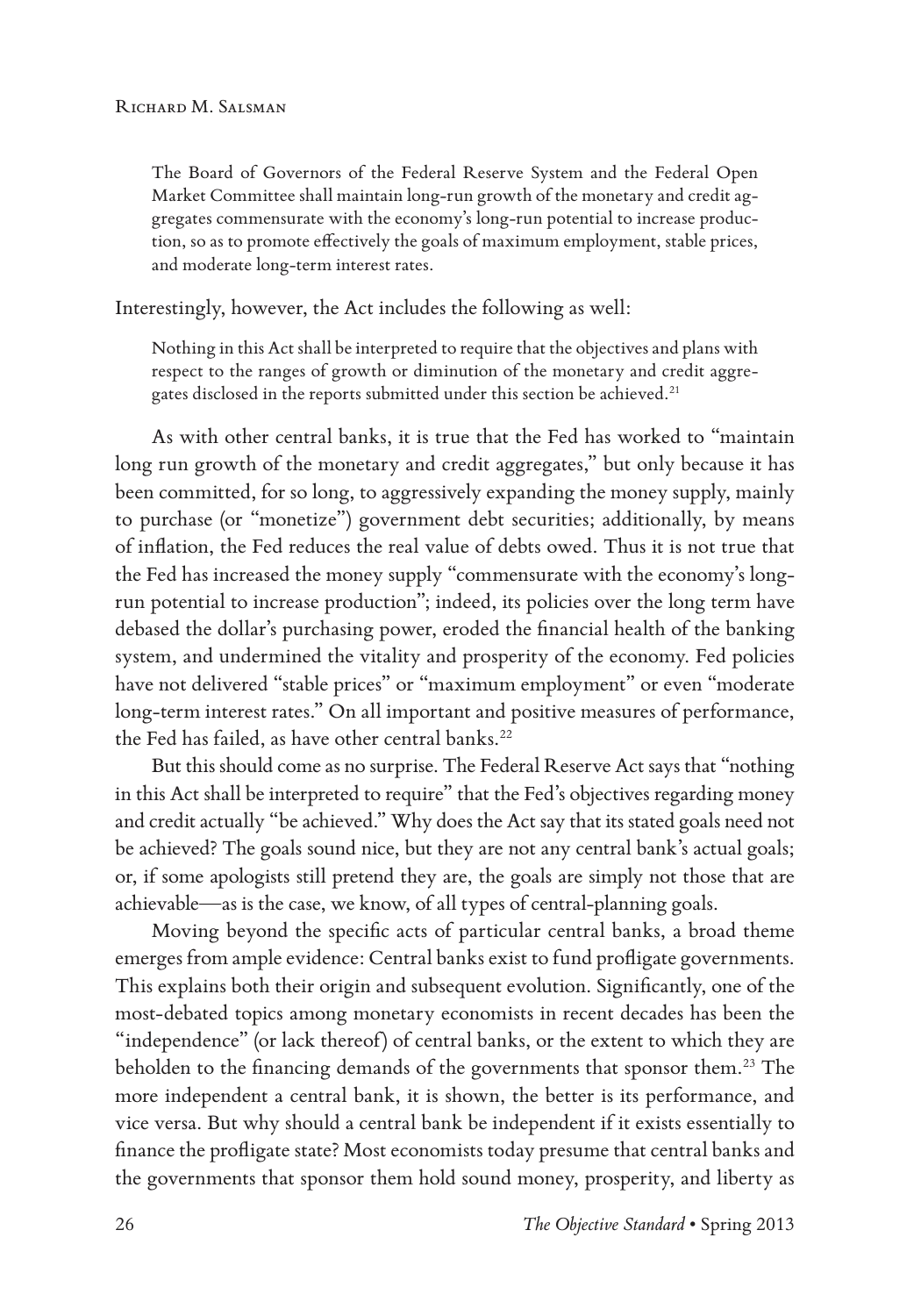top priorities; yet each such value has eroded with every passing decade. In one astute account of the fiscal-financing theory of central banking, written the year before the Fed was established in 1913, Ludwig von Mises related the phenomenon to the nature of unlimited government:

A government always finds itself obliged to resort to inflationary measures when it cannot negotiate loans and dare not levy taxes, because it has reason to fear that it will forfeit approval of the policy it is following if it reveals too soon the financial and general economic consequences of that policy. . . . [Inflationary finance] makes possible the continued existence of a system of government that would have no hope of the consent of the people if the circumstance were clearly laid before them. That is the political function of inflation. . . . When governments do not think it necessary to accommodate their expenditures to their revenue and arrogate to themselves the right of making up the deficit by issuing notes, their ideology is merely a disguised absolutism [by which Von Mises means statism].<sup>24</sup><br> $\longrightarrow$ 

Central banking is best conceived as a form of central planning, as extended spe cifically to the realm money and banking. Central banks, in essence, exist primarily to facilitate growth in unlimited, fiscally profligate governments. Despite the usual rhetoric of central bank officials and their apologists, this statist monetary system does not exist to ensure truly sound money, safe banking, or a smoothly running economy; indeed, central banking undermines these crucial values. Recent, vast expansions in central banking powers, which have coincided with equally vast expansions in the size, scope, and cost of government, have the aim of assisting governments in their reckless deficit spending. By now the true purpose of central banking should be more obvious than ever. If, as I argue, the ultimate purpose of central banking is to help finance the fiscally unrestrained government that sponsors it, then the system cannot be truly restrained or ended unless unlimited government itself is ended. In short, we cannot enjoy gold-based money and banking without a liberty-based politics.<sup>25</sup>

In Part II of this essay, which will be published in the Summer 2013 issue of *The Objective Standard*, I will make the positive case for free banking based on a marketdriven gold standard; show how such a system is consonant with the principles of constitutionally limited government; and explain how, with sufficient intellectual support, the Federal Reserve (and, by implication, other central banks) can be safely and swiftly phased out to make way for a free, economically sound monetary system.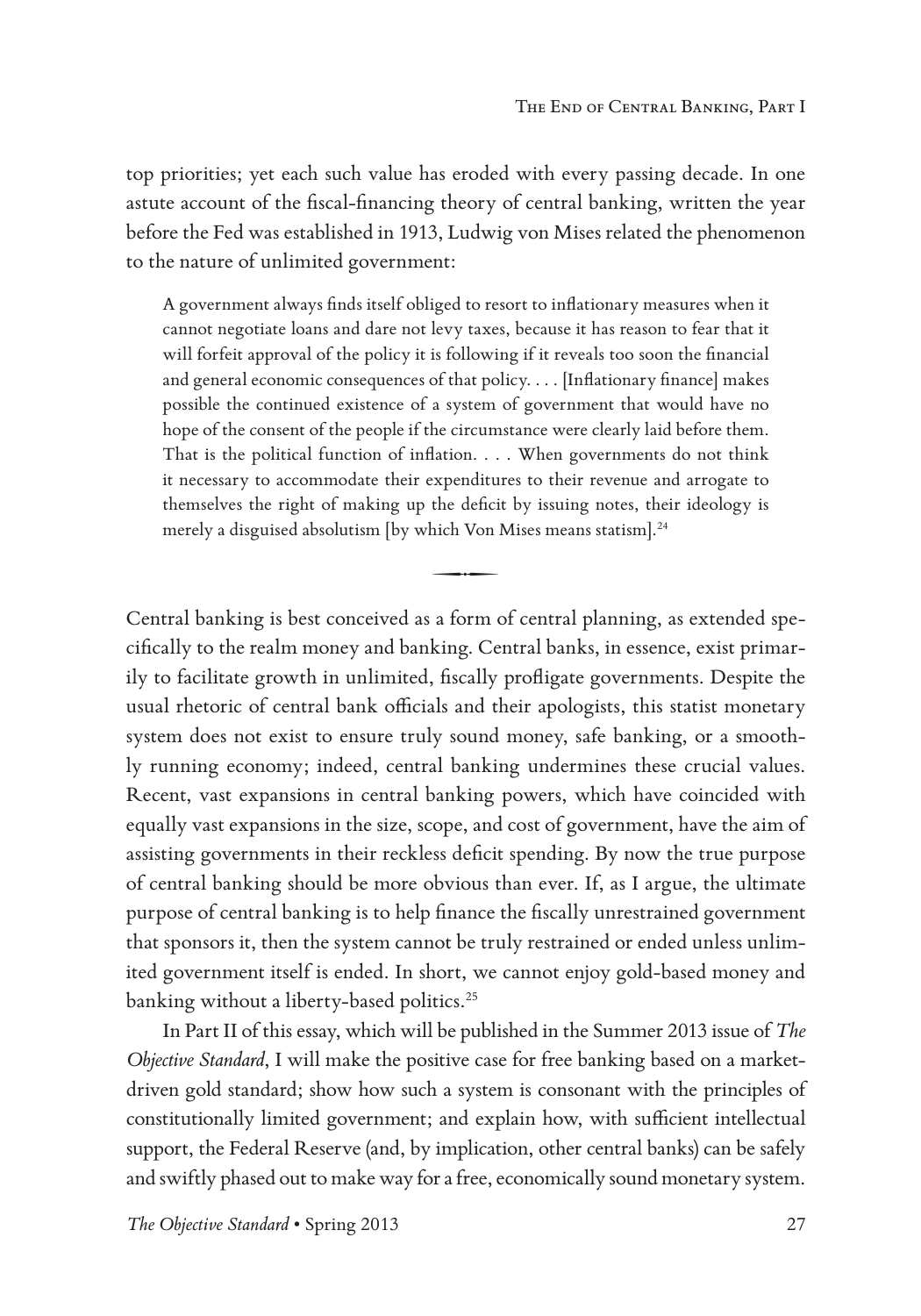#### **Endnotes**

- 1. Henry Mark Holzer, *Government's Money Monopoly: Its Origin and Scope and How to Fight It* (New York: Books in Focus, 1981).
- 2. Paul A. Volcker, "The Role of Central Banks," in *Central Banking Issues in Emerging Market-Oriented Economies*, A Symposium Sponsored by the Federal Reserve Bank of Kansas City (August 23–24, 1994).
- 3. Beardsley Ruml, "Taxation for Revenue is Obsolete," *American Affairs*, January 1946.
- 4. Ben S. Bernanke, "Deflation: Making Sure 'It' Doesn't Happen Here," Remarks to the National Economists Club, Washington, DC, Federal Reserve, November 21, 2002, http:// www.federalreserve.gov/boarddocs/speeches/2002/20021121/default.htm.
- 5. "No Chance of Default, U.S. Can Print Money, Says Greenspan," Alan Greenspan, *Meet the Press*, NBC, August 7, 2011.
- 6. See Kevin Dowd, ed., *The Experience of Free Banking* (London: Routledge, 1992); and Giulio M. Gallarotti, *The Anatomy of an International Monetary Regime: The Classical Gold Standard, 1880–1914* (London: Oxford University Press, 1995).
- 7. Charles A. Conant, *A History of Modern Banks of Issue* (New York: Putnam & Sons, 1927); Vera C. Smith, *The Rationale of Central Banking and the Free Banking Alternative* (London: P. S. King & Sons, 1936; Indianapolis, IN: Liberty Fund, 1990); Michiel H. De Kock, *Central Banking* (London: Crosby Lockwood Staples, 1953); Charles A. E. Goodhart, *The Evolution of Central Banks* (Cambridge, MA: MIT Press, 1988).
- 8. W. Marston Acres, *The Bank of England From Within, 1694–1900* (London: Oxford University Press, 1931); John H. Clapham, *The Bank of England: A History* (London: Cambridge University Press, 1944); Craig West, *Banking Reform and the Federal Reserve, 1863–1923* (Ithica, NY: Cornell University Press, 1977); Richard H. Timberlake, *The Origins of Central Banking in the United States* (Cambridge, MA: Harvard University Press, 1978) and "Institutional Evolution of Federal Reserve Hegemony," *Cato Journal* (Winter 1986); James Livingston, *Origins of the Federal Reserve System: Money, Class and Corporate Capitalism 1890–1913* (Ithica, NY: Cornell University Press, 1986); Elmus Wicker, *The Great Debate on Banking Reform: Nelson Aldrich and the Origins of the Fed* (Columbus, OH: Ohio State University Press, 2005); Robert John H. Wood, *A History of Central Banking in Great Britain and the United States* (London: Cambridge University Press, 2008); Allan H. Meltzer, *A History of the Federal Reserve, Vol. 1: 1913–1951 & Vol. 2: 1951–1986* (Chicago: University of Chicago Press, 2004, 2010).
- 9. Lawrence H. White, "The Rule of Law or the Rule of Central Bankers?" *Cato Journal* (Fall 2010).
- 10. Richard M. Salsman, "The Gold Standard: Scapegoat for the Great Depression," *The Intellectual Activist* (January 1995).
- 11. Kurt Schuler, "The World History of Free Banking," chap. 2 in Dowd, *The Experience of Free Banking*, p. 39.
- 12. De Kock, *Central Banking*, pp. 11, 24.
- 13. Goodhart, *The Evolution of Central Banks*, p. 4.
- 14. Goodhart, *The Evolution of Central Banks*, p. 5.
- 15. Richard M. Salsman, *Breaking the Banks: Central Banking Problems and Free Banking Solutions* (Great Barrington, MA: American Institute for Economic Research, 1990).
- 16. Smith, *The Rationale of Central Banking*, pp. 169, 167, 146.
- 17. George A. Selgin and Lawrence H. White, "A Fiscal Theory of the Government's Role in Money," *Economic Inquiry* (January 1999): pp. 155, 163.
- 18. Ludwig von Mises, *Human Action: A Treatise on Economics* (New Haven: Yale University Press, 1949), p. 436.
- 19. George A. Selgin and Lawrence H. White, "Monetary Reform and the Redemption of National Bank Notes, 1863–1913," *Business History Review* (Summer 1994).